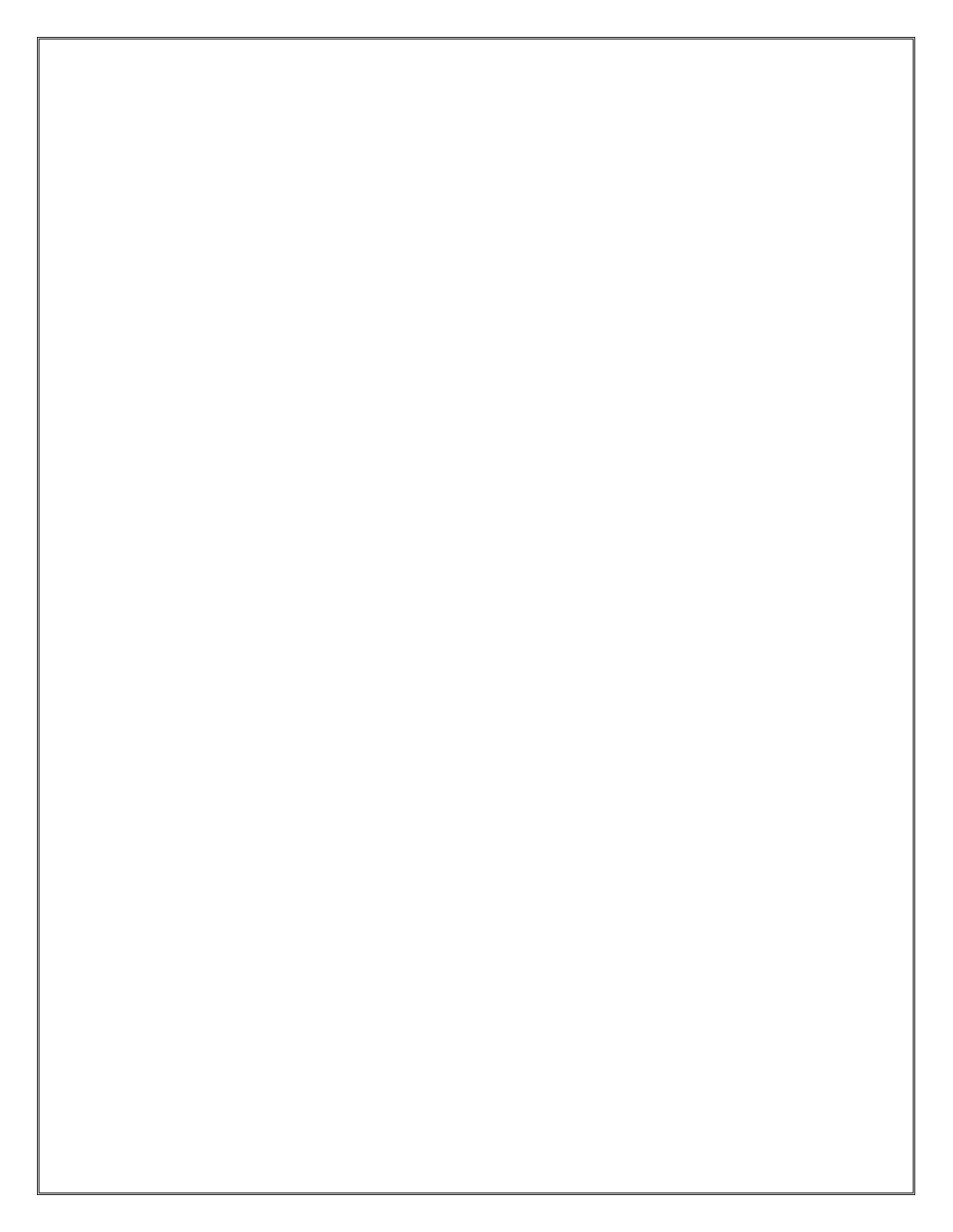### **Table of Contents**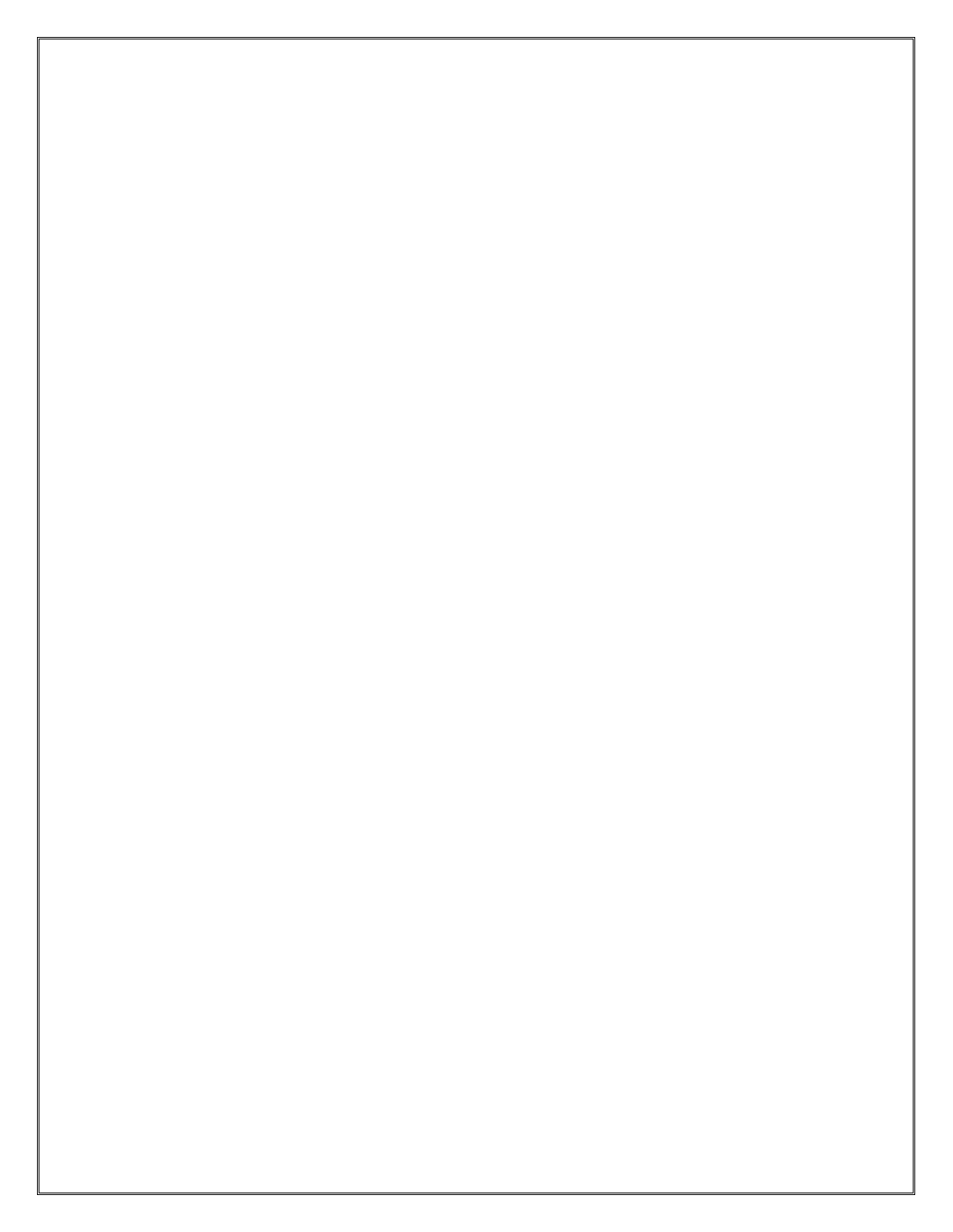### **Mandate of the City Auditor**

The City Auditor is a statutory officer appointed by City Council under the *City of Winnipeg Charter Act*. The City Auditor reports to Council through the Audit Committee (Executive Policy Committee) and is independent of the City Administration. The City Auditor conducts examinations of the operations of the City and its affiliated bodies to assist Council in its governance role of ensuring Civic Administration's accountability for the quality of stewardship over public funds and for the achievement of value for money in City operations. Once an audit report has been communicated to Council, it becomes a public document.

### **Audit Background**

The City of Winnipeg received approximately \$5.6 million in 2005 in revenue generated from electrical; plumbing and sewer; building and temporary building permit fees. The Planning, Property and Development Department (PPD) is responsible for the collection of these fees. Permit applications and payments are processed by PPD at 10 Fort Street.

The Audit Department selected these permit fee revenue streams for review based on the potential for control risks and exposures related to the collection of revenue. The purpose of the review is to determine whether PPD has appropriate controls in place to reduce the likelihood of revenue losses.

### **Audit Objectives**

The objectives of this review are

- To evaluate the effectiveness of controls in place to mitigate the risk of fraud, theft or error for permit fee revenue, and
- To identify opportunities to improve financial and administrative controls and provide the Planning, Property and

Development management with recommendations to improve the revenue collection processes for permit fees.

### **Audit Scope**

The period of review was from January 1, 2006 to October 31, 2006. The review covered the revenue collection processes including application processing, cash handling and collection, accounting, and reporting.

The review focused on whether the controls are adequate to provide reasonable assurance that

- all revenues are collected:
- financial assets are safeguarded;
- compliance with statutory requirements and established policies and procedures is achieved; and
- Systems and processes in place are efficient, economical and make effective use of resources.

### **Audit Approach**

The Audit Department engaged the assistance of KPMG to lead the review. A team consisting of staff from the Audit Department and KPMG performed the review.

The team conducted the review through a series of interviews with key staff to determine the processes and controls around the collection and reporting of revenue. An internal control matrix was developed against the objectives of the review. These controls were tested to determine whether they were working as intended and to identify potentially missing controls.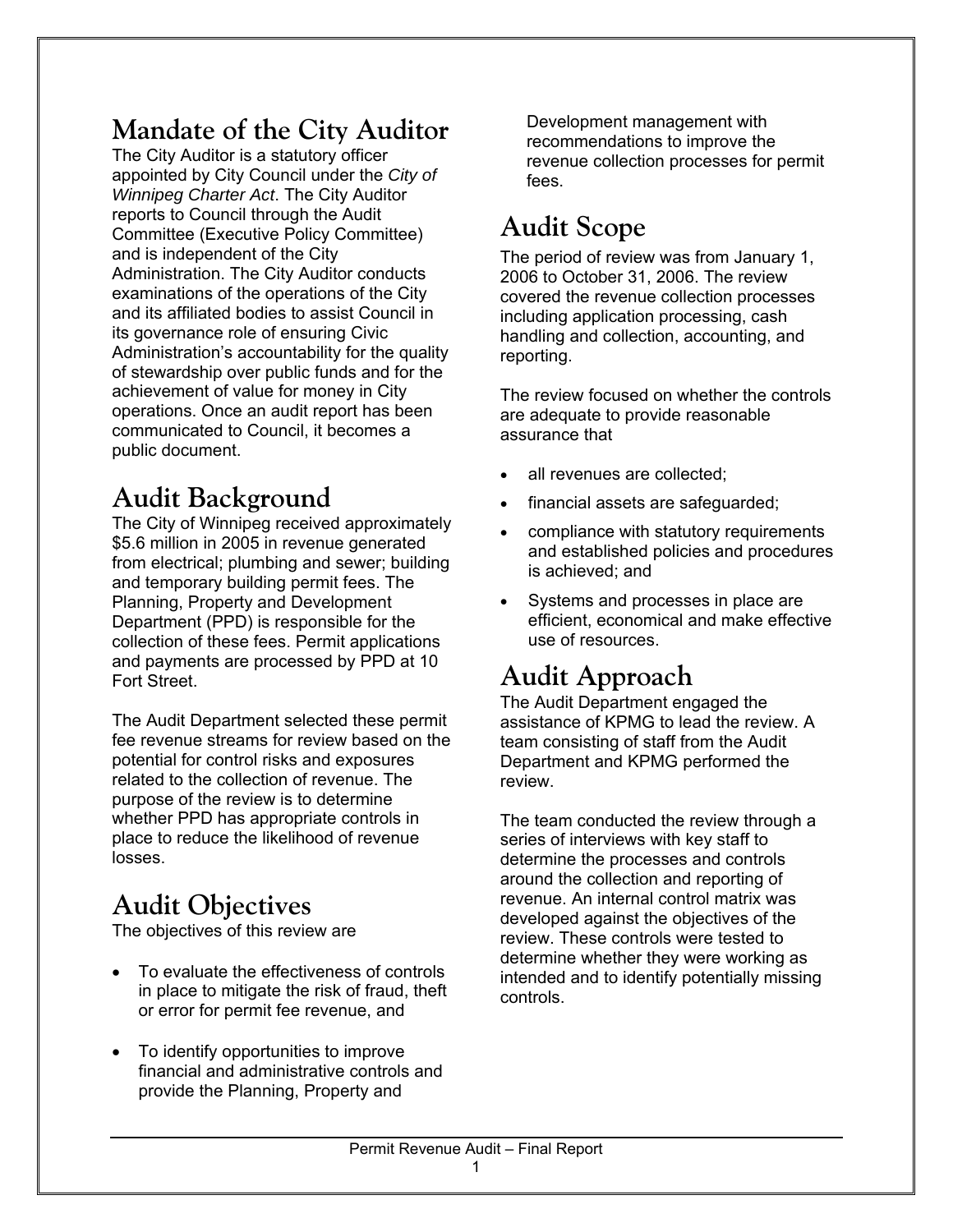### **Acknowledgement**

The Audit Department wants to extend its appreciation to the management and staff from the Planning, Property & Development Department who participated in the review In addition, we acknowledge the assistance provided by KPMG LLP.

#### **Members of the Audit Team**

Brian Whiteside CA●CIA Deputy City Auditor

Autumn Robbie-Draward, BSA, BA, CIA Auditor

\_\_\_\_\_\_\_\_\_\_\_\_\_\_\_\_\_\_\_\_\_\_\_\_\_ *\_\_\_\_\_\_\_\_\_\_\_\_\_\_\_\_\_\_\_\_\_\_\_\_\_\_\_\_* Shannon Hunt, CGA, CFE Date City Auditor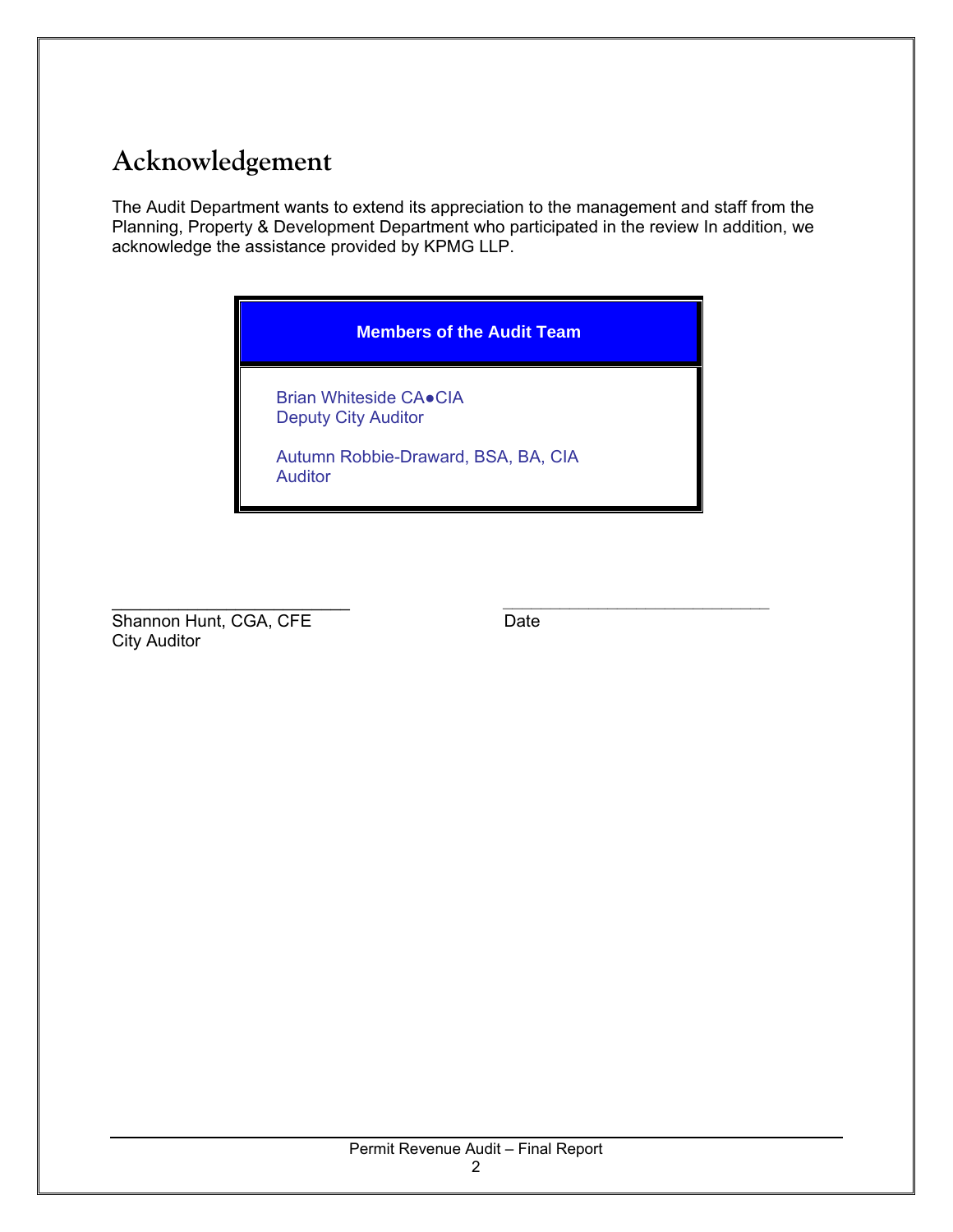### **Summary Observations**

#### **Strengths**

- The Amanda system used to process permit applications and invoices includes a number of approval controls, automated calculations and restricts user access to functions corresponding to the appropriate positions.
- Adequate processes appear to be in place for ensuring that money is collected and deposited and accounted for accurately and completely.
- PP&D has implemented several effective reconciliation controls to detect potential errors.
- Management reviews revenue projections prepared six times per year.

#### **Areas for Improvement:**

The following areas for improvement were identified:

- The fee rates which are calculated annually and entered into Amanda are not reviewed to ensure accuracy and completeness. In order to ensure that the rates that are assessed are in accordance with the fees set by Council, a process needs to be put in place whereby the fee rates entered into the Amanda system are reviewed.
- Better segregation of duties should be considered. Presently, the Head Cashier collects cash, performs the reconciliation and can cancel permits. Without appropriate segregation of duties, there is greater risk of error and misappropriation of assets**.**
- PP&D allows some customers to set up trust accounts to pay for current and future permit applications. There currently are no defined

policies or procedures over who is eligible to set up a trust account and there are no controls to limit trust accounts going into arrears requiring collection on these accounts. PP&D should consider developing formal policies and procedures to administer the authorization and collection of trust accounts. A formal policy will establish fair treatment and transparency to all who use the permit system and will reduce the risk of uncollectible accounts. The policy would provide formal guidelines regarding eligibility of establishing a trust account, notification of account holders in arrears and accounting procedures over inactive accounts.

### **Conclusion**

Overall, we found a number of good controls in place over the completeness, validation, existence, safeguarding of assets and compliance with statutory requirements. There was no clear evidence of inefficient or uneconomical use of resources. However, there were a number of controls that were identified that did not have documented evidence of the performance of the control. PP&D should consistently document and retain the evidence of performance of the controls. This will allow management to more effectively monitor the performance of control activities.

We have made 20 minor recommendations to improve the system of control. The Planning Property & Development has agreed to implement these recommendations. A summary of these recommendations and management responses can be found in the next section of this report.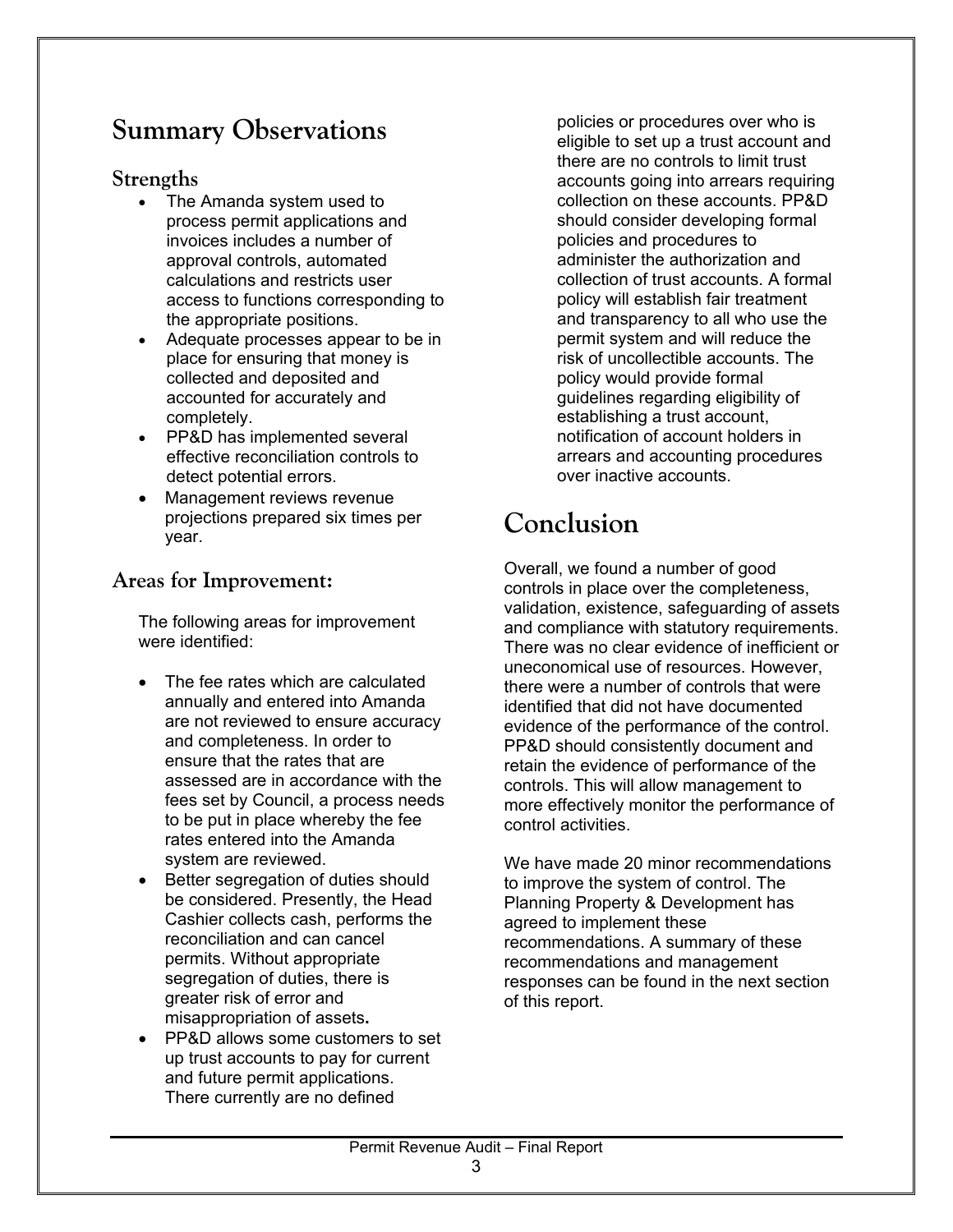### **Summary of Recommendations and**

### **Management Responses**

We provided the Planning, Property & Development Department with a detailed report that included the controls we tested, our observations on the functioning of theses controls and recommendations to enhance controls where we believe improvement is required. An excerpt from this report is attached as Appendix 2. Provided below are the recommendations to enhance control and the Planning, Property and Development Department responses to our recommendations. The recommendations are grouped by control objective.

**Control Objective**: All revenues and receivables are accurately and completely recorded.

#### **Recommendation 1**

We recommend that the Accounting Technician continue to perform the reconciliations on a monthly basis and retain documentation of that reconciliation. Someone other than the person performing the reconciliations should review the reconciliations to determine that they are performed and evidenced.

#### *Management Response*

*A process has already been implemented to address this issue. Reconciliations of all balance sheet accounts are required on a monthly basis. Upon completion of reconciliations, the Assistant Controller is notified that they are complete. Once the Assistant Controller has reviewed same, she documents this review in the spreadsheet (i.e. by typing initials and date).*

#### **Recommendation 2**

We recommend that the Head Cashier retain evidence of communication to the IT Coordinator that permit invoices have been balanced for the day. This will provide

management with evidence of the performance of the control activity.

#### *Management Response*

*The Head Cashier and Information Technology Coordinator will both be made aware that the upload from AMANDA to the G/L shall not occur unless an email is received by the latter from the former. Also, the Head Cashier will be instructed retain a copy of the email sent to evidence the performance of the control activity.*

#### **Recommendation 3**

We recommend that the Head Cashier retain evidence that she has reconciled the trust accounts for the day. Evidence of follow-up or resolution of reconciling items should also be documented on/with the reconciliation. This will provide management with evidence of the performance of the control activity.

#### *Management Response*

*The Head Cashier will be instructed to retain evidence that the trust accounts have been reconciled on a daily basis including documentation on the resolution of reconciling items.*

#### **Recommendation 4**

We recommend that the Head Cashier document and retain evidence of performance of the reconciliation of Terranet internet payments to the Amanda financial report. This will provide management with evidence of the performance of the control activity.

#### *Management Response*

*The Head Cashier will be instructed to retain evidence that the Terranet internet payments have been reconciled to the AMANDA financial report on a daily basis including documentation on the resolution of reconciling items.*

#### **Recommendation 5**

We recommend that the user responsible for uploading the financial data into PeopleSoft retain all documentation referencing the alteration of the text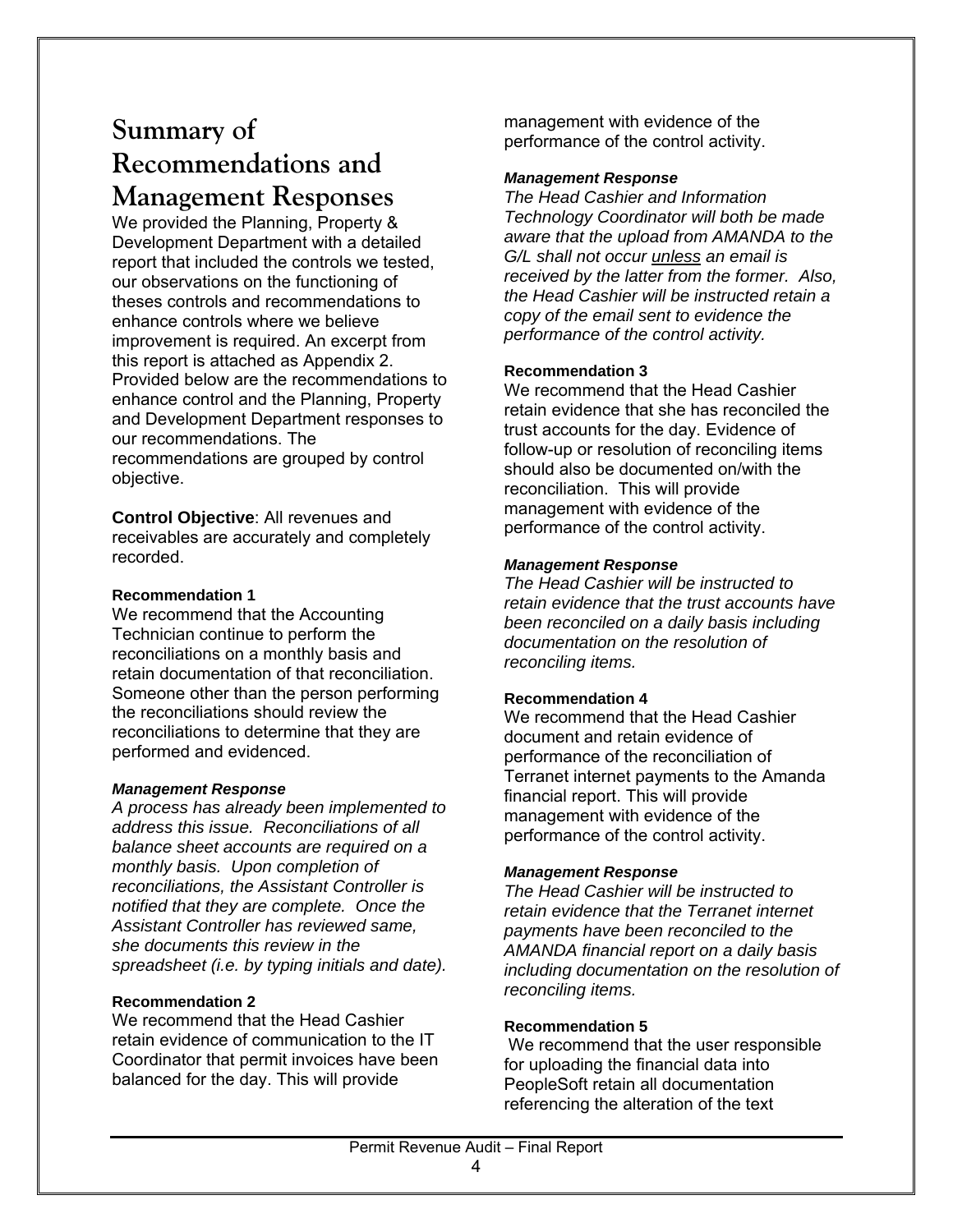documents where adjustments are required to the extracted data.

Further, we recommend that PP&D should implement a procedure to perform supervisory review of the changes made to the upload files to ensure that corrections/alterations to the data are appropriate. Evidence of the review should be documented.

#### *Management Response*

*A process will be developed to ensure that any alterations to the text documents are documented and that such changes are subject to supervisory prior to being uploaded to PeopleSoft. Evidence of this review will be documented and retained.* 

#### **Recommendation 6**

We recommend that PP&D develop a process whereby the Tracker is notified that all external departments have closed off on their permit approval.

#### *Management Response*

*A periodic (at least semi-annual) review of "unpaid permits" is to be performed by the Accountant Technician III with appropriate follow-up with Zoning & Permits Branch staff to determine status.*

#### **Recommendation 7**

We recommend that evidence of the balancing of the tills be documented and retained. This will provide management with evidence of the performance of the control activity.

#### *Management Response*

*Accountant Technician III will regularly review all Batch Summary Reports to ensure that they match till tapes. Batch reports will be initialled / signed, dated and retained to evidence review.* 

#### **Recommendation 8**

We recommend that a senior person without access to cancel invoices should regularly review permit invoice cancellation. Evidence of the review should be documented and retained.

#### *Management Response*

*A periodic (at least semi-annual) review of cancelled permit invoices is to be performed by the Accountant Technician III. For all identified cancelled permit invoices, appropriate Zoning & Permits Branch supervisory staff will sign the listing to evidence the review.*

#### **Recommendation 9**

We recommend that PP&D develop procedures to regularly track outstanding permits invoices waiting to be issued in order that management may have complete and accurate information on unearned revenue.

#### *Management Response*

*A periodic (at least semi-annual) review of "unpaid permits" is to be performed by the Accountant Technician III with appropriate follow-up with Zoning & Permits Branch staff to determine status.*

**Control Objective:** Revenues recorded in the General Ledger represent valid transactions

#### **Recommendation 10**

We recommend that the Accounting Technician continue to perform the reconciliations of the revenue accounts on a monthly basis and retain documentation of that reconciliation. This will provide management with evidence of the performance of the control activity.

#### *Management Response*

*A process has already been implemented to address this issue. Reconciliations of all balance sheet accounts are required on a monthly basis. Upon completion of reconciliations, the Assistant Controller is notified that they are complete. Once the Assistant Controller has reviewed same, she documents this review in the spreadsheet (i.e. by typing initials and date).*

#### **Recommendation 11**

We recommend that the Head Cashier retain evidence of communication that she has balanced these accounts for the day.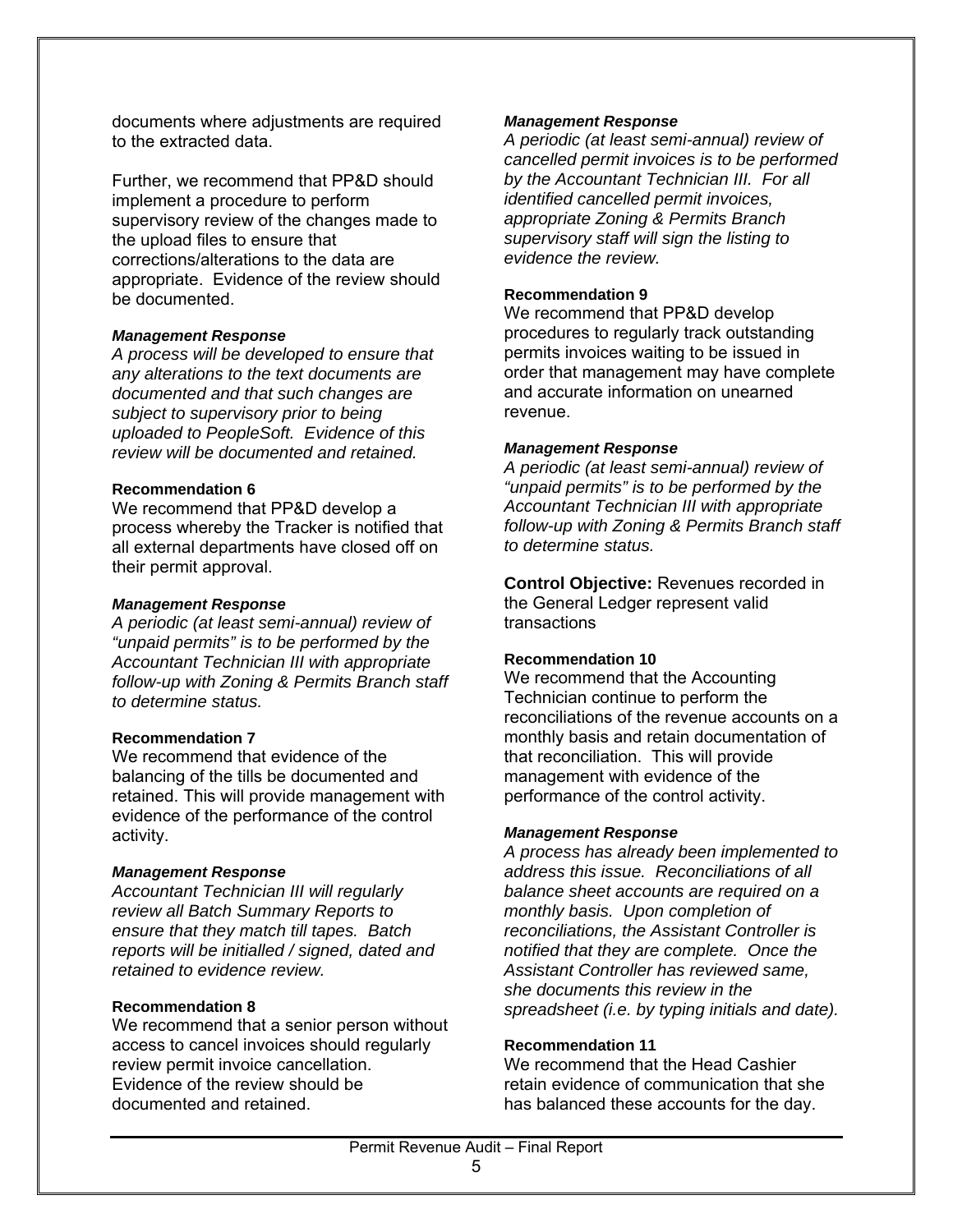This will provide management with evidence of the performance of the control activity.

#### *Management Response*

*An email from the Head Cashier is to be retained as evidence that each day's reconciliation has been performed.* 

#### **Recommendation 12**

We recommend that the Assistant Controller document evidence of review of the monthly reconciliations. This will provide management with evidence of the performance of the control activity.

#### *Management Response*

*A process has already been implemented to address this issue. Reconciliations of all balance sheet accounts are required on a monthly basis. Upon completion of reconciliations, the Assistant Controller is notified that they are complete. Once the Assistant Controller has reviewed same, she documents this review in the spreadsheet (i.e. by typing initials and date).*

#### **Recommendation 13**

We recommend that the fee rates that are calculated and entered into the system annually be reviewed and approved by Manager of Zoning and Permits. Evidence of the review should be documented and retained.

#### *Management Response*

*A process to ensure that fee rates calculated and entered into AMANDA are reviewed by appropriate supervisory staff each year is to be implemented and will include documentary evidence of this review.* 

#### **Recommendation 14**

We recommend that PP&D establish a formal policy outlining the administration of the trust accounts, which could include rules regarding eligibility of setting up a trust account, notification of account holders in arrears, and accounting procedures over inactive accounts.

#### *Management Response*

*PP&D will establish a formal policy outlining the administration of the trust accounts, which will include rules regarding eligibility of setting up a trust account, notification of account holders in arrears, and accounting procedures over inactive accounts.*

**Control Objective:** Revenue is recorded in the appropriate General Ledger accounts

#### **Recommendation 15**

We recommend that the Head Cashier retain evidence of communication that she has balanced these accounts for the day. This will provide management with evidence of the performance of the control activity.

#### *Management Response*

*The Head Cashier will be instructed to retain a copy of the email sent to evidence the performance of the control activity.* 

**Control Objective:** Only authorized personnel can make changes to the GL and/or revenue recording system

#### **Recommendation 16**

We recommend that PP&D restrict the ability to change the final permit fee in Amanda. This would ensure that fees are invoiced at the Council approved rates.

#### *Management Response*

*PP&D will investigate the potential to enhance the AMANDA system and, subject to technical feasibility and a positive costbenefit, restrict the ability to change the final permit fee.* 

#### **Recommendation 17**

We recommend that the revenue information upload to PS be a responsibility of the Finance Division. In addition, we also recommend that this function be performed on a daily basis to ensure that revenue is reported in a timely fashion. Where appropriate, cross training should be implemented to allow for timely entry of the upload to PS.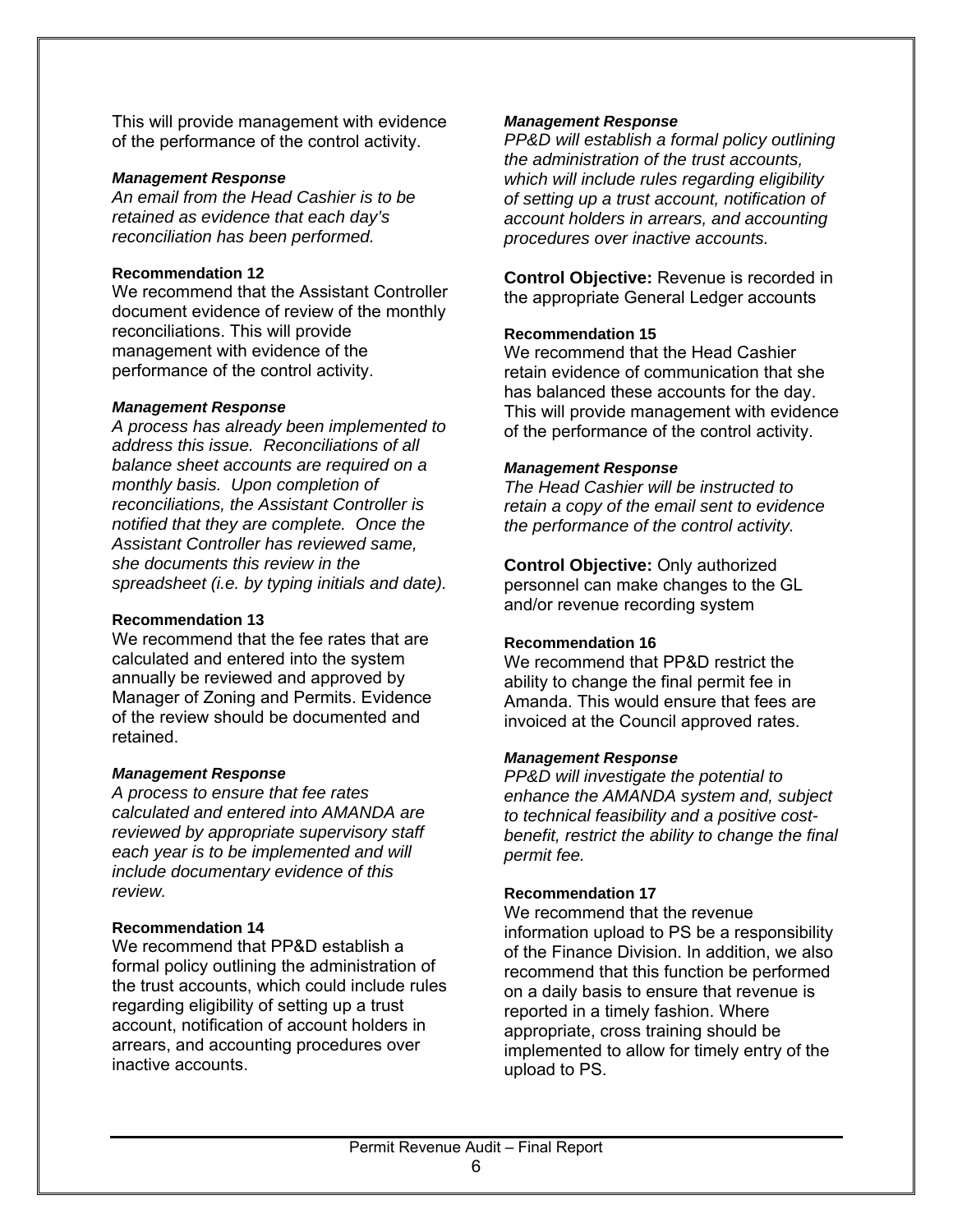#### *Management Response*

*This upload is an IT function as are all other uploads into PeopleSoft. The Finance staff does not have the expertise to do this. To address issue that arose in July 2006, an additional IT staff member will be trained to do the upload when the IT Coordinator is away.*

**Control Objective:** All receipts are safeguarded from misappropriation or destruction.

#### **Recommendation 18**

We recommend that the combination of the safe be changed on a yearly basis and whenever cashier staff move to positions outside of cash services.

#### *Management Response*

*A process will be implemented such that the combination is changed, at minimum, one per year and whenever cashier staff move to positions outside of cash services.*

#### **Recommendation 19**

We recommend that PP&D develop a formal policy regarding the threshold value of the cash over/short account. The policy should clearly indicate what amounts are considered immaterial and what amounts need to be investigated.

#### *Management Response*

*A formal policy will be drafted.* 

**Control Objective:** Proper segregation of duties between cash collection, recording and depositing exists.

#### **Recommendation 20**

We recommend that the collection of payments be performed by an employee other than the employee responsible for reconciling the payments. In addition, we recommend an employee other than the one responsible for taking payments process cancelled permit invoices. Appropriate segregation will provide stronger control over possible misappropriation of cash.

Alternatively, supervisory review of reconciliation and processing of cancelled permit invoices could be implemented.

#### **Management Response**

*Due to the limited number of personnel in the cash services area, a supervisory review of reconciliation and processing of cancelled permit invoices will be implemented.*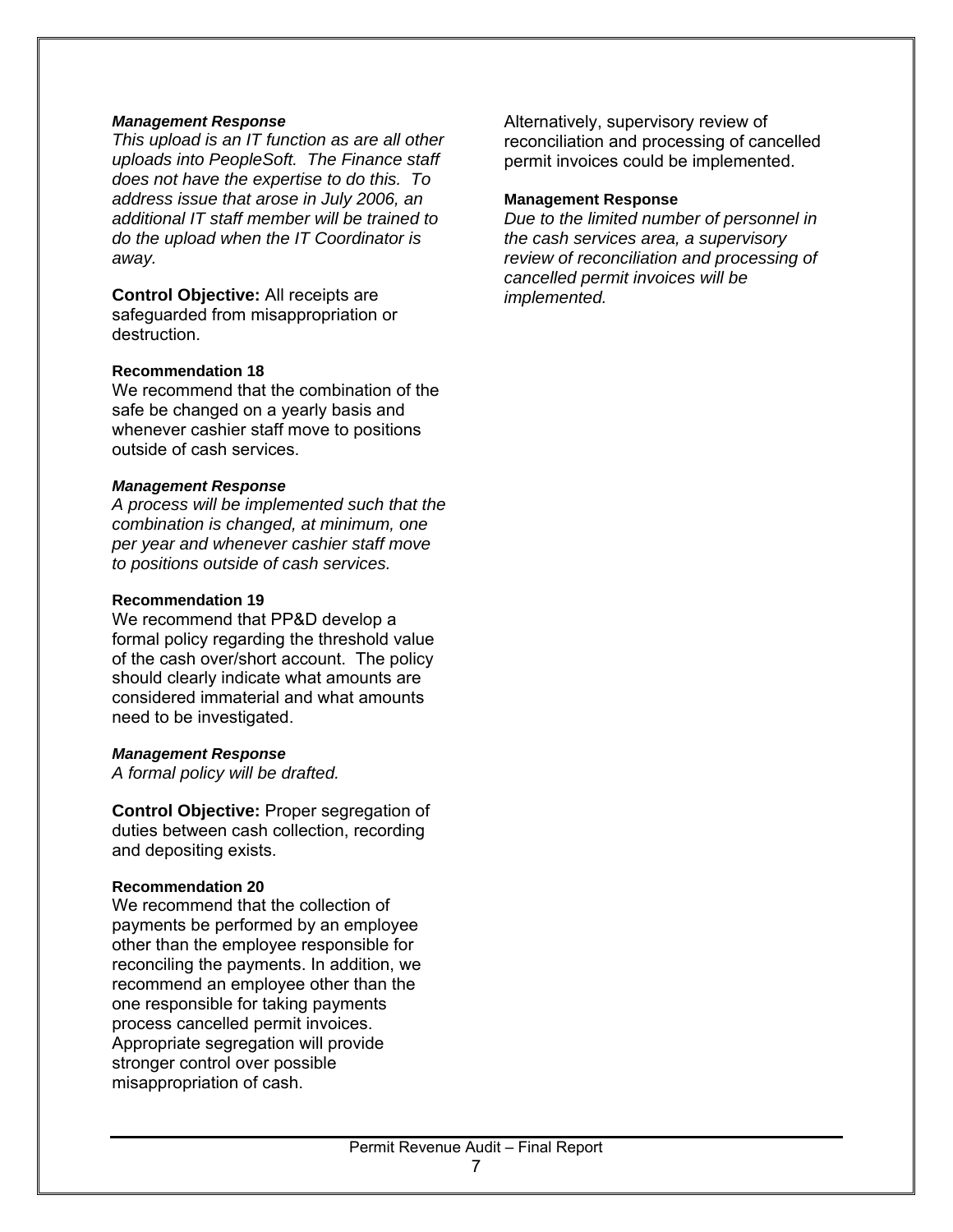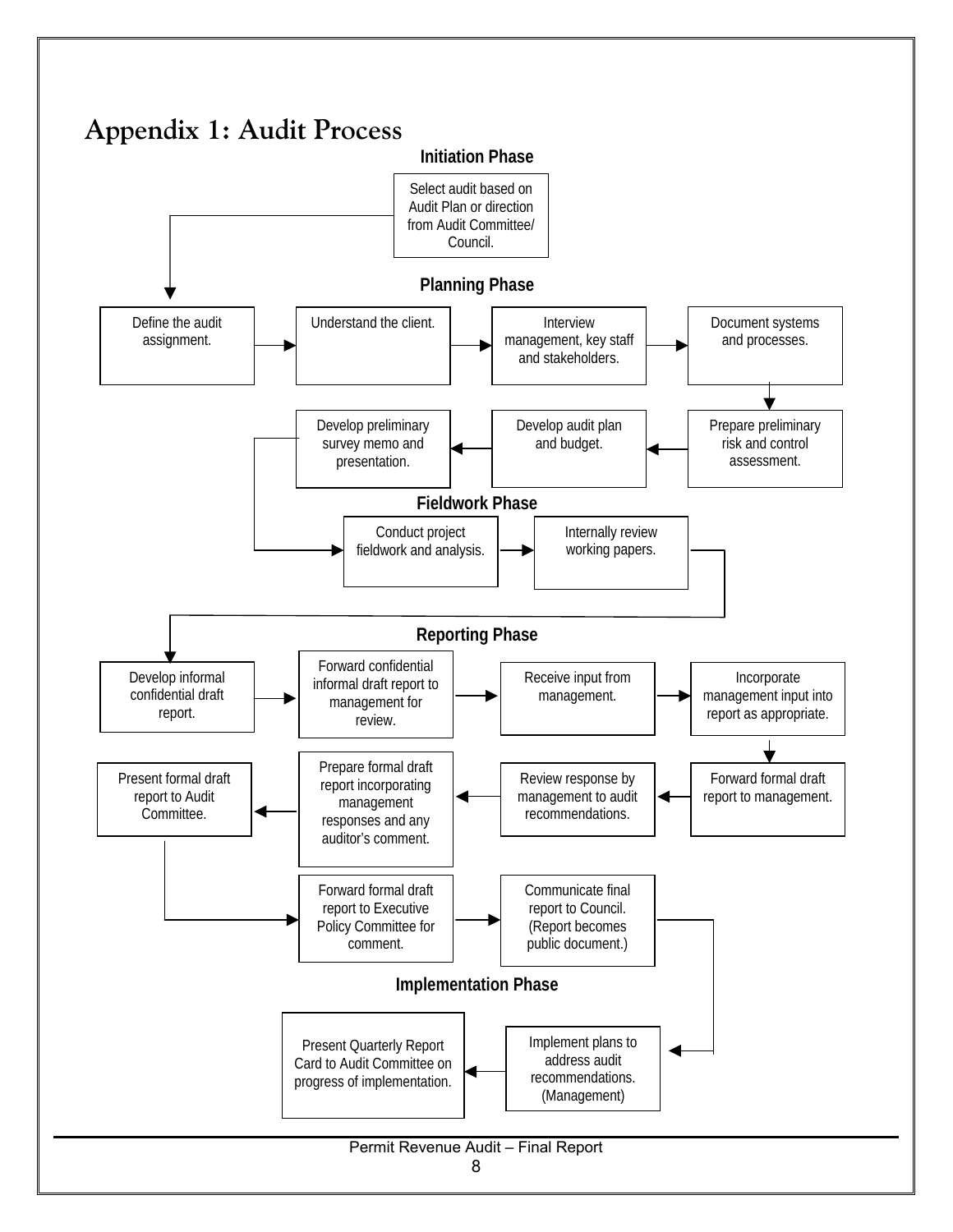### **Appendix 2 Excerpt from Permits Revenue Report to Planning, Property & Development Department**

|                                              | Objective                  | Controls                                                                                                                                                                                                                                                  | Observation                                                                                                                                                                                                                                                                                                                                                                                           | Recommendation                                                                                                                                                                                                                                                | Management Response                                                                                                                                                                                                                                                                                                                      |
|----------------------------------------------|----------------------------|-----------------------------------------------------------------------------------------------------------------------------------------------------------------------------------------------------------------------------------------------------------|-------------------------------------------------------------------------------------------------------------------------------------------------------------------------------------------------------------------------------------------------------------------------------------------------------------------------------------------------------------------------------------------------------|---------------------------------------------------------------------------------------------------------------------------------------------------------------------------------------------------------------------------------------------------------------|------------------------------------------------------------------------------------------------------------------------------------------------------------------------------------------------------------------------------------------------------------------------------------------------------------------------------------------|
| and<br>are<br>completely<br>and<br>recorded. | All revenue<br>receivables | The Amanda system generates the<br>fixed fees automatically based on the<br>information entered from the permit<br>application.                                                                                                                           | We observed the Permit Technician<br>enter an application and noted that<br>the system generated the<br>appropriate fees based on the<br>information entered.                                                                                                                                                                                                                                         | None - Control is working as<br>intended.                                                                                                                                                                                                                     | Agree.                                                                                                                                                                                                                                                                                                                                   |
|                                              | accurately                 | When the Accounting Technician is<br>performing the reconciliation for the<br>Trust Accounts, he will compare the G/L<br>balance to the total balance on the<br>building deposit spreadsheet, which<br>includes each account holder and their<br>balance. | We inspected a selection of deposit<br>spreadsheets and noted that there<br>was evidence of performance of the<br>reconciliation.                                                                                                                                                                                                                                                                     | None - Control is working as<br>intended.                                                                                                                                                                                                                     |                                                                                                                                                                                                                                                                                                                                          |
|                                              |                            | Network access is restricted by user ID<br>and password.                                                                                                                                                                                                  | We observed the Permit Technician<br>logging onto the system and noted<br>that user ID's and passwords are<br>required to access the system.                                                                                                                                                                                                                                                          | None - Control is working as<br>intended.                                                                                                                                                                                                                     |                                                                                                                                                                                                                                                                                                                                          |
|                                              |                            | The Permit Technicians are required to<br>fill out fields in Amanda, which<br>determine the fees. They are unable to<br>issue the permit invoice until these<br>required fields are filled out.                                                           | We observed the Permit Technician<br>attempt to issue a permit invoice<br>which did not have the required<br>fields filled out and noted that he<br>was unable to issue the invoice.                                                                                                                                                                                                                  | None - Control is working as<br>intended.                                                                                                                                                                                                                     |                                                                                                                                                                                                                                                                                                                                          |
|                                              |                            | Once the Head Cashier has balanced<br>the amounts for the day, she will send<br>an e-mail to the Information Technology<br>Coordinator to inform them that permits<br>has balanced for the day.                                                           | We inspected a sample of email<br>folders for evidence that the e-mail<br>was sent to the Information<br>Technology Coordinator to inform<br>him that the permit invoices were<br>balanced for the day, and noted that<br>6 out of 25 did not have evidence<br>the e-mail was sent. As a result,<br>management cannot be reasonably<br>assured the control is being<br>performed or that amounts have | We recommend that the Head<br>Cashier retain evidence of<br>communication to the IT<br>Coordinator that permit invoices<br>have been balanced for the<br>day. This will provide<br>management with evidence of<br>the performance of the control<br>activity. | The Head Cashier and<br>Information Technology<br>Coordinator will both be made<br>aware that the upload from<br>AMANDA to the G/L shall not<br>occur unless an email is<br>received by the latter from the<br>former. Also, the Head<br>Cashier will be instructed<br>retain a copy of the email sent<br>to evidence the performance of |

Permit Revenue Audit – Final Report